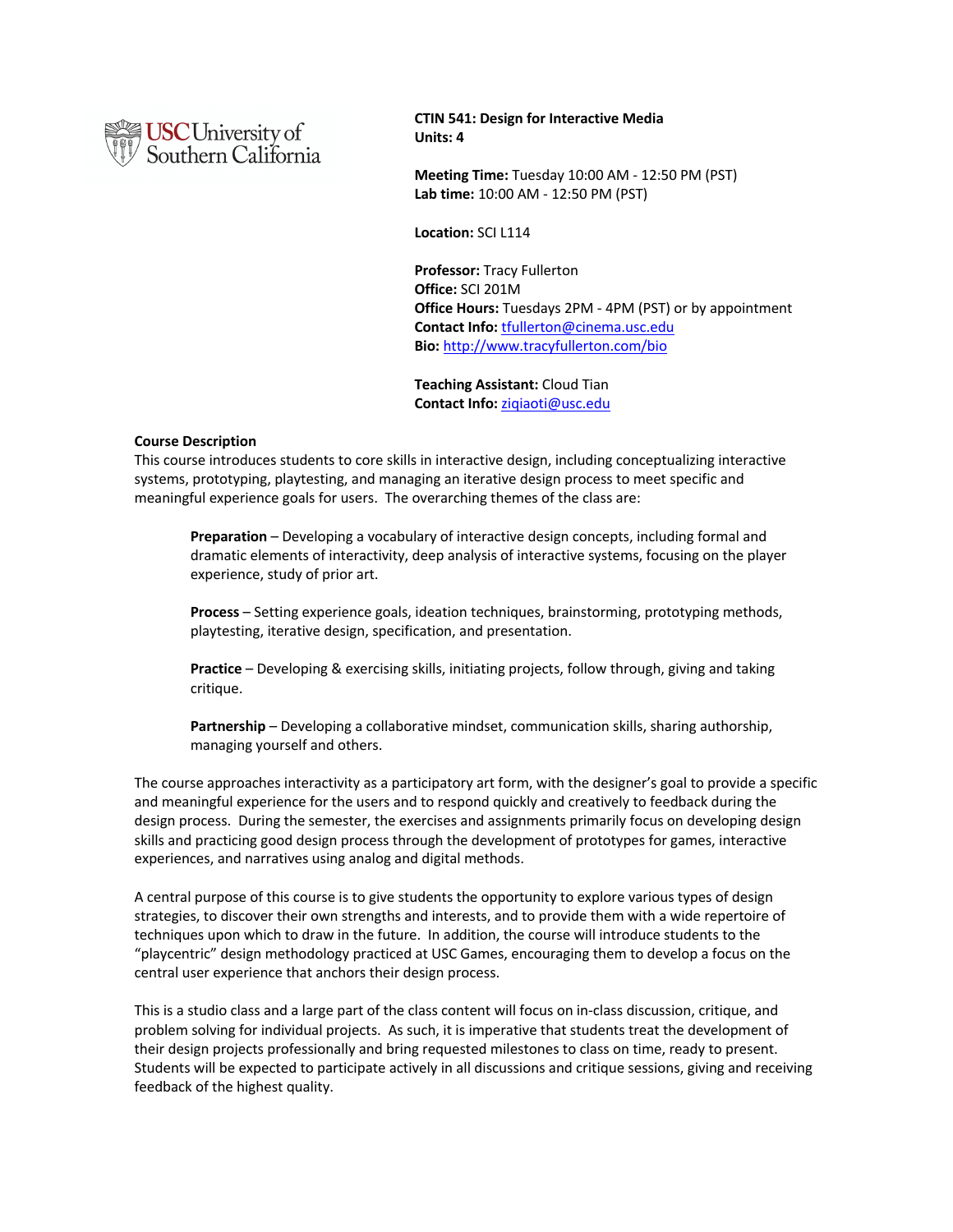Currently, we are expecting to hold classes in person at the University of Southern California. Students should plan on attending class and working on group projects in person unless they are ill. Students exhibiting any signs of illness should not attend class in person and should contact the professor and student assistant at the earliest possible notice to plan for the classes and projects they must miss. If possible, accommodations for virtual participation will be made. All students and professors are expected to wear masks when working indoors, both in and out of class as per current University policy.

Throughout this class, students are encouraged to take risks and to look beyond prior art, in-class examples and common wisdom to explore new and different design ideas. In many cases, students will be assigned to work in partnerships or teams and the quality of students' participation within these groups is of great importance – perhaps as important as the final project. Interactive media in all forms is a collaborative discipline and learning to communicate, share workload, learn from and help others excel is a core value in this field.

# **Prerequisite(s)**

Open to IMGD M.F.A. and iMAP Ph.D. students (as well as other interested and qualified students, by interview with the instructor).

# **Course Notes**

This class combines elements of a studio production course with theory and lecture. A major component of the course will be the collaborative design and development of three game projects, which will be presented, and play tested in class. Students are expected to participate actively in these group projects and respectfully in the critique of one another's work.

This course will deal with game design and prototyping in both tabletop and digital formats. Tabletop design is used to study fundamental game design concepts, and the practice of using non-digital prototyping techniques will prove useful to the digital design practice, which will be introduced in the final project.

Participating in in-class playtests is a requirement of the class. Designers must provide a working game prototype for the play testers and observe them through a short play session. After the group has played the game, the designers must lead a feedback session, eliciting as much information as possible from their play testers. At the end of the session, the design team as a group must submit a copy of the game description and rules, as well as a playtest evaluation document synthesizing the comments of the play testers and the priority changes for the design team. Both documents will be evaluated as part of the assignment grade. All participants in the group projects will receive the same grade and should strive to contribute equally to the project.

#### **Technological Proficiency and Hardware/Software Required**

Programming is not a core focus of this class; however, several technical proficiencies may prove beneficial. Many students will likely use image creation or layout software (like Affinity Photo and Affinity Designer) to create artwork for their prototypes. Students may also organize their designs using common office tools such as word processors, spreadsheets, flow-charting software, or free versions of project management tools like Asana or Trello. A limited educational license for Miro.com, a collaborative visual brainstorming and group work tool will be made available to everyone in class for the duration of the semester.

For the final game project, which will be co-created in CTIN 534, where technology proficiency is a component of the class, students will use Unity, Twine, RPG Maker, Ren'Py or a similar digital game framework as selected by the team and the USC Games Perforce server for versioning and managing their team's project. Students who do not have previous experience with any of these tools may use Twine for this assignment, which does not require programming, or may partner with students who have technical skills on this assignment. Please communicate with the instructor if you have any questions about the technical requirements for your assignments.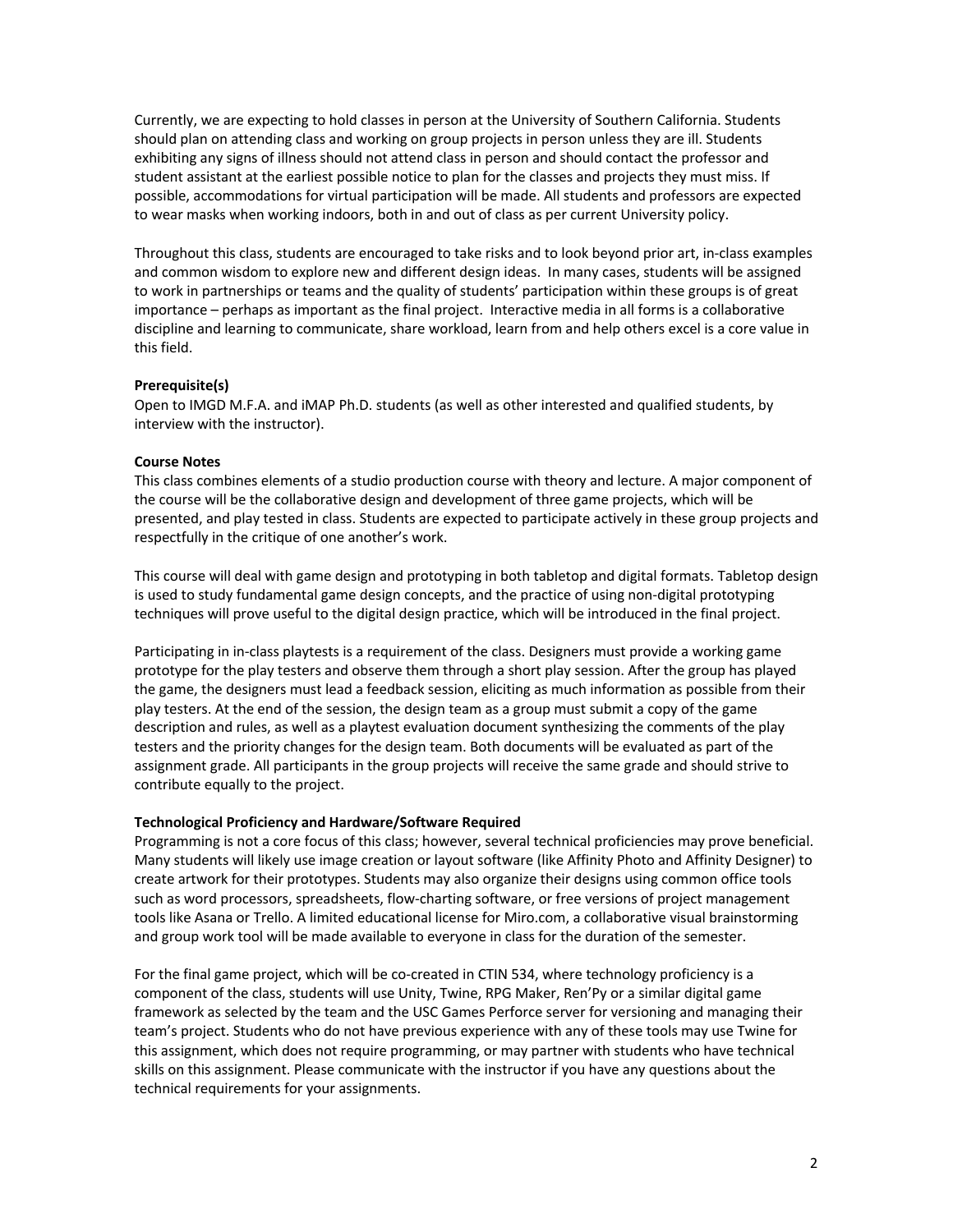# **Required Readings and Supplementary Materials**

This course has two required texts, which are available online or from the USC Bookstore.

*Game Design Workshop, 4th Edition: A Playcentric Approach to Creating Innovative Games* by Tracy Fullerton

https://www.amazon.com/Game-Design-Workshop-Playcentric-Innovative/dp/1138098779

# *Situational Game Design* by Brian Upton

https://www.amazon.com/Situational-Game-Design-Brian-Upton/dp/113803181X

In addition, there will be several chapters and articles assigned as reading. These will be made available in class or on the course website. For those students interested in further readings on interactive design and game design, the following are recommended additional texts. These are not required to purchase for the class.

*Designing Interactions by Bill Moggridge* https://www.amazon.com/Designing-Interactions-Press-Bill-Moggridge/dp/0262134748/

*Rules of Play* by Katie Salen Tekinbaș and Eric Zimmerman https://www.amazon.com/Rules-Play-Design-Fundamentals-Press-ebook/dp/B007GCCAQW/

Students will be required to supply their own materials for paper prototyping and developing physical games. As the needs of specific projects may vary, students should plan to have a small budget for these materials. However, commonly used supplies include:

- Index cards
- Colored markers
- Polyhedral dice
- Construction paper

# **Course Website**

A copy of this syllabus is available at the course website: www.tracyfullerton.com/541 (Password: playtest)

# **Overview of Assignments**

Written Analysis Assignments

- Simple system analysis 1 page, due week 2
- Board game system analysis 2-3 pages, due week 3

# Design & Prototyping Projects

- Up the River variation, due week 4
- Meaningful play prototype, due week 7
- Narrative play  $1<sup>st</sup>$  prototype, due week 10
- Digital prototype design document, due week 12
- Digital prototype (co-assigned as 534 final project), testable version due week 15 and final build and post-mortem due at final exam

#### Collaboration Assignment

• Skill sharing, due week 13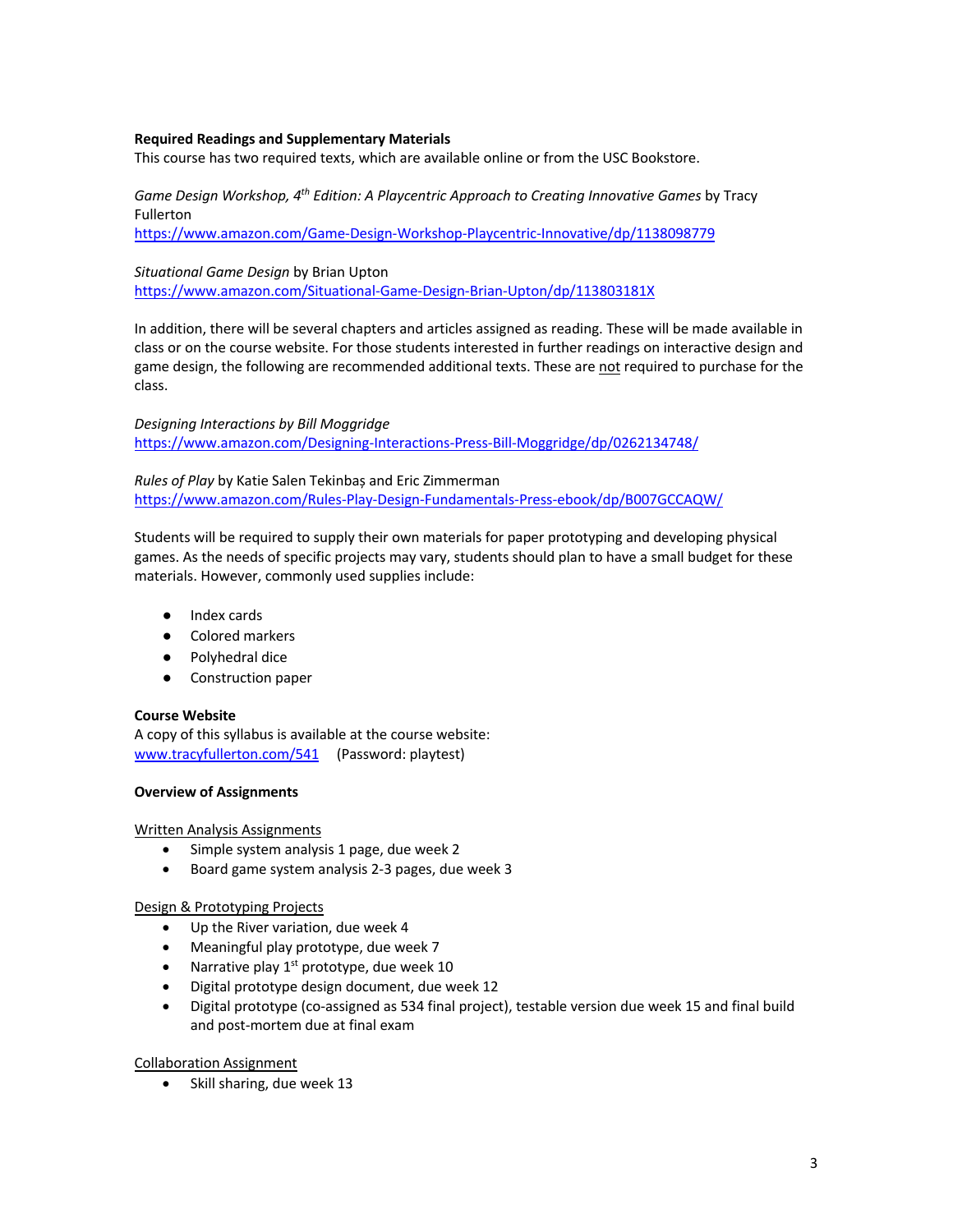# **Grading Breakdown**

| Participation                         | 5   |
|---------------------------------------|-----|
| Simple system analysis                | 5   |
| Board game system analysis            | 10  |
| Up the River variation                | 15  |
| Meaningful play prototype             | 15  |
| Narrative play prototype              | 15  |
| Digital prototype design document     | 15  |
| Digital prototype playtest & analysis | 10  |
| Skill sharing                         | 10  |
| Total:                                | 100 |

# **Assignment Submission Policy**

All written and digital assignments, including the documentation component of each of the game projects, should be submitted by email to tfullerton@cinema.usc.edu by the start of class on the day that they are due. Games that will be playtested in class must be brought to class, ready to be played.

# **Missing an Assignment Deadline, Incompletes**

The only acceptable excuses for missing an assignment deadline or taking an incomplete in the course are personal illness or a family emergency. Students must inform the instructor before the assignment due date and present verifiable evidence for a deadline extension to be granted. Students who wish to take incompletes must also present documentation of the problem to the instructors or student assistant before final grades are due. Incompletes are only available after the week-twelve withdrawal deadline.

For assignments turned in after the assignment deadline without prior permission from the instructor, a penalty will be imposed equal to 10% of the total available points for the assignment, for each day or part of a day that the assignment is late, up to a maximum of seven days.

#### **Unauthorized Social Media Use During Class**

Social media use, including text messaging, Internet messaging and email, is not permitted in class unless explicitly permitted by the instructors. A 0.5% grade reduction will result from each occurrence of a student being found using social media in class.

#### **A Safer Space**

In this class, we make a commitment to foster a welcoming and supportive environment where students of all identities and backgrounds can flourish. This means that we will use preferred pronouns and respect self-identifications. While debate and discussion are welcome, please remain aware of the implications of your words and the images that you include in your work. If the instructor or another student points out that something you have said or shared with the group might be offensive, avoid being defensive; this is a valuable opportunity for us to grow and learn together.

Because this class involves presentation and discussion of creative projects that will contain a range of materials, some of which may present difficulties for others in the class, students and groups are encouraged to use content or trigger warnings as part of their presentation as appropriate.

If you have a concern about any aspect of the class, you are encouraged to speak with the instructor. If you feel uncomfortable speaking with the instructor, you are also welcome to speak with the graduate advisor for the division, who can either discuss the issue with you directly or point you toward other on- and offcampus resources for addressing your concern.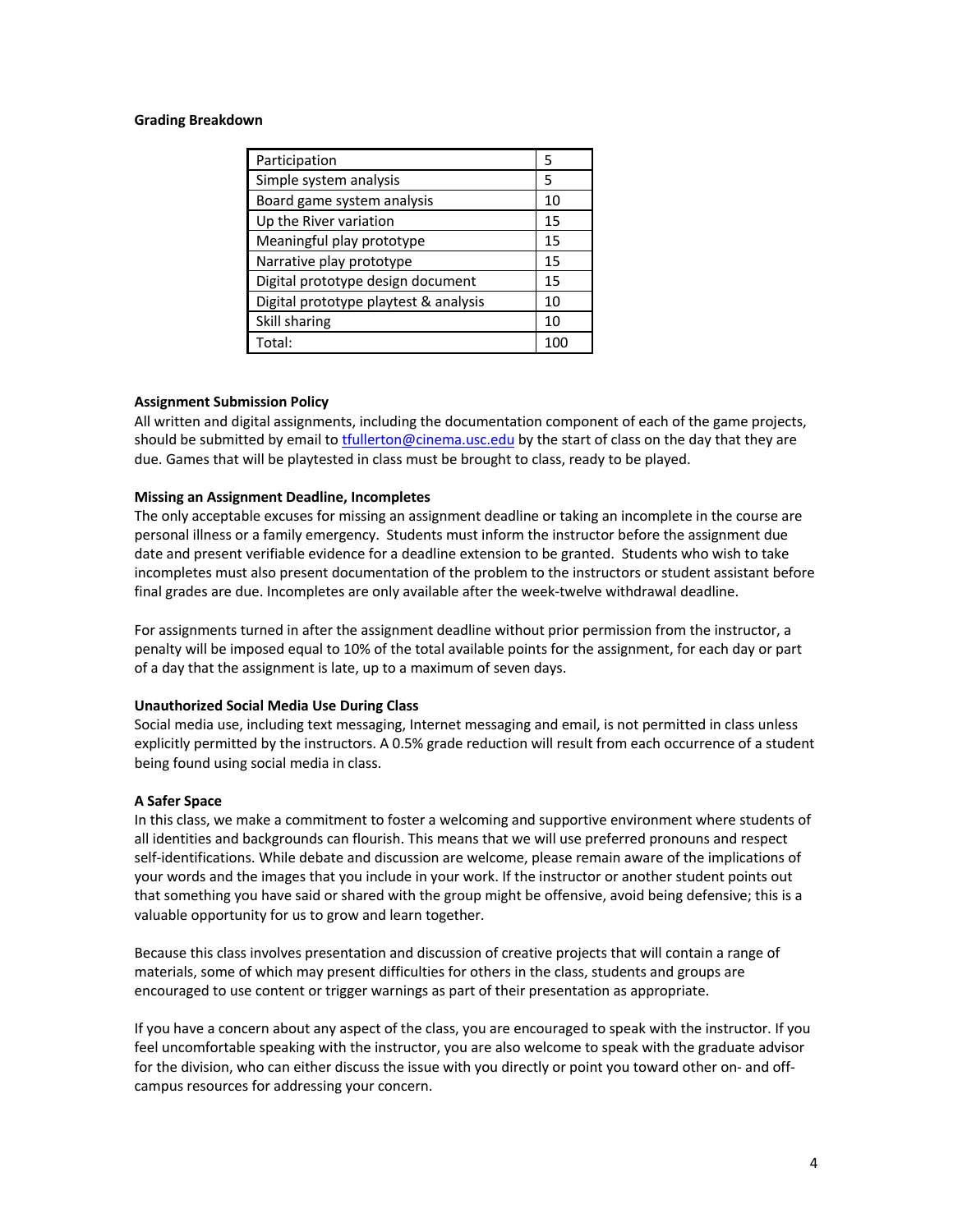# **Title IX at USC**

Harassment, sexual misconduct, interpersonal violence, and stalking are not tolerated by the university. All faculty and most staff are considered Responsible Employees by the university and must forward all information they receive about these types of situations to the Title IX Coordinator. The Title IX Coordinator is responsible for assisting students with supportive accommodations, including academic accommodations, as well as investigating these incidents if the reporting student wants an investigation.

The Title IX office is also responsible for coordinating supportive measures for transgender and nonbinary students such as faculty notifications, and more. If you need supportive accommodations, you may contact the Title IX Coordinator directly (titleix@usc.edu or 213-821-8298) without sharing any personal information with me. If you would like to speak with a confidential counselor, Relationship and Sexual Violence Prevention Services (RSVP) provides 24/7 confidential support for students (213-740-9355 (WELL); press 0 after hours).

# **Course content by class meeting**

| Week 1:      | Overview of the class – introduction to each other, discussion of course goals and<br>themes: preparation, process, practice and partnership, assign collaboration<br>partners for skill sharing assignment, intro to systems thinking, analysis of simple<br>systems. |
|--------------|------------------------------------------------------------------------------------------------------------------------------------------------------------------------------------------------------------------------------------------------------------------------|
| Assignments  | Analysis Assignment 1: Written analysis of simple system – due week 2                                                                                                                                                                                                  |
|              | Collaboration Assignment: Choose someone from whom to learn a skill, someone                                                                                                                                                                                           |
|              | to whom to teach a skill (presentation of skills is due week 13)                                                                                                                                                                                                       |
|              |                                                                                                                                                                                                                                                                        |
| Readings due | GDW Chapters $1 - 3$                                                                                                                                                                                                                                                   |
| Week 2       | <b>SGD Chapter 1</b>                                                                                                                                                                                                                                                   |
|              |                                                                                                                                                                                                                                                                        |
| Lab:         | Individual work on simple system analysis. Professor and SA available for assistance                                                                                                                                                                                   |
|              | and discussion.                                                                                                                                                                                                                                                        |

| Formal, dramatic, and dynamic elements of interactive systems – discuss outcome<br>of simple system analysis, deconstructing Monopoly, Set, Mastermind and Clue,<br>thinking about the player's mental model of a game, discovering the "play" in a<br>system, assign play groups for board game analysis. |
|------------------------------------------------------------------------------------------------------------------------------------------------------------------------------------------------------------------------------------------------------------------------------------------------------------|
| <b>Due:</b> Analysis Assignment 1: Written analysis of simple system<br>Analysis Assignment 2: Board game analysis - due week 3                                                                                                                                                                            |
| GDW Chapters 4-6                                                                                                                                                                                                                                                                                           |
| SGD Chapter 2                                                                                                                                                                                                                                                                                              |
| Play board games, group analysis. Professor and SA available for assistance and<br>discussion.                                                                                                                                                                                                             |
|                                                                                                                                                                                                                                                                                                            |

| Week 3:     | Experience goals and intentional design - discuss outcomes of board game<br>analysis, intro to design techniques, in-class design exercise, assign design teams<br>for Up the River variation assignment. |
|-------------|-----------------------------------------------------------------------------------------------------------------------------------------------------------------------------------------------------------|
| Assignments | <b>Due:</b> Analysis Assignment 2: Board game analysis<br>Prototype #1: Up the River variation - due week 4                                                                                               |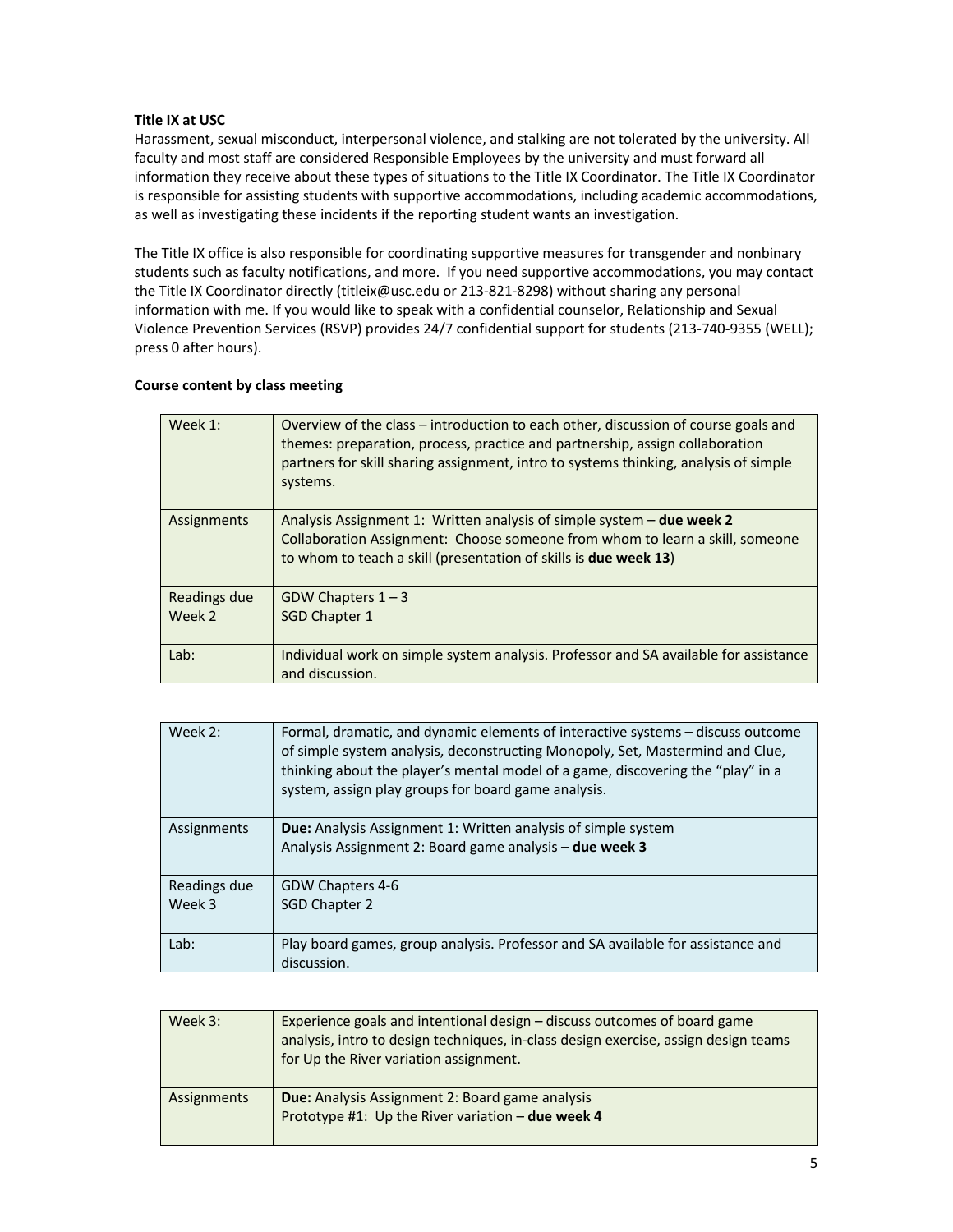| Readings due                      | GDW Chapter 7, 9                                                                                                                                                                         |
|-----------------------------------|------------------------------------------------------------------------------------------------------------------------------------------------------------------------------------------|
| Week 4                            | SDG Chapter 3-5                                                                                                                                                                          |
| <b>Special Friday</b><br>Lecture: | Play testing and the iterative process. For the remainder of the time, work in teams<br>on Up the River variation assignment. Professor and SA available for assistance<br>with designs. |

| Week 4:                | Playtest & critiques of Up the River variations, guest critique.                                                          |
|------------------------|---------------------------------------------------------------------------------------------------------------------------|
| Assignments            | <b>Due:</b> Prototype Assignment 1: Up the River variation<br>Playtesting analysis and next steps - due week 5            |
| Readings due<br>Week 5 | DeKoven "The Well Played Game" Forward - Chapter 1<br><b>Bogost "Persuasive Games"</b><br>Sicart "Play Matters" Chapter 1 |
| Lab:                   | Second set of playtests for Up the River variations, guest critique.                                                      |

| Week 5:      | Meaningful play – expressive elements of interactive systems, levels of<br>engagement, situational game design, communicating ideas through play<br>mechanics, groups and ideation for meaningful play prototype. |
|--------------|-------------------------------------------------------------------------------------------------------------------------------------------------------------------------------------------------------------------|
| Assignments  | Prototype #2: Meaningful play - due week 7                                                                                                                                                                        |
| Readings due | New Games Book, "It Began with WWIV;"                                                                                                                                                                             |
| Week 6       | "Sustainable Play" in Games and Culture, Fullerton, Pearce, Fron and Morie                                                                                                                                        |
| Lab:         | Work in teams on meaningful play assignment. Professor and SA available for                                                                                                                                       |
|              | assistance with designs.                                                                                                                                                                                          |

| Week 6:                | Public play – pervasive games, "big" games, theater games, and improvisation<br>exercises.              |
|------------------------|---------------------------------------------------------------------------------------------------------|
| Readings due<br>Week 7 | GDW Chapters 10-11<br>SGD Chapter 6                                                                     |
| Lab:                   | Work in teams on meaningful play assignment. Professor and SA available for<br>assistance with designs. |

| Week 7:                | Playtest & critiques of meaningful play prototypes, guest critique.                                                  |
|------------------------|----------------------------------------------------------------------------------------------------------------------|
| Assignments            | <b>Due:</b> Prototyping Assignment #2: Meaningful Play prototype<br>Playtesting analysis and next steps - due week 8 |
| Readings due<br>Week 8 | SGD Chapters 7-8<br>Design is Storytelling Act 1: Action, Narrative Arc, Hero's Journey                              |
| Lab:                   | Second set of playtests for Meaningful Play, guest critique.                                                         |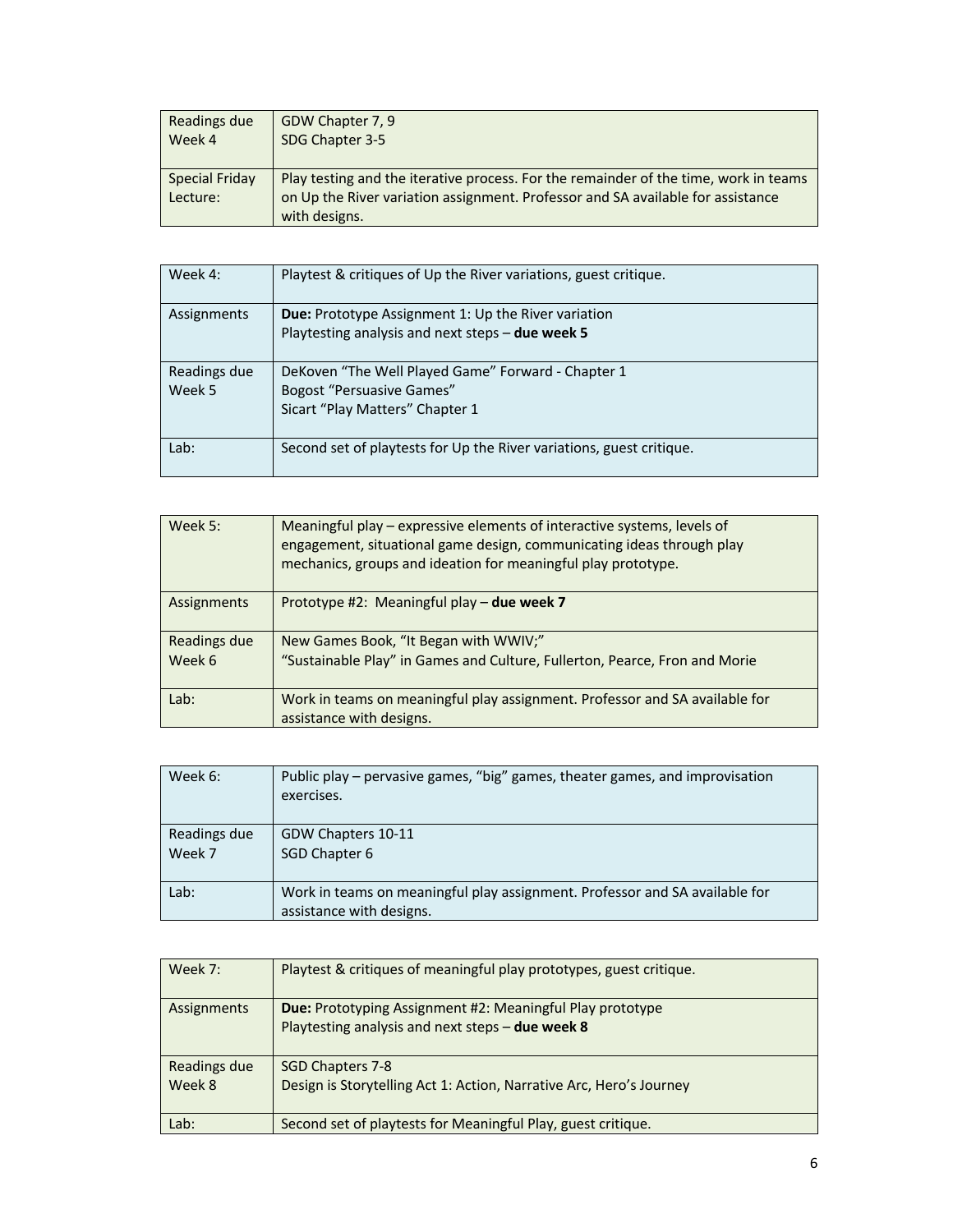| Week 8:                | Narrative play – foundations of storytelling, characters, situations, conflict and the<br>dramatic arc, in-class brainstorming for narrative play prototypes, design groups<br>assigned for prototypes. |
|------------------------|---------------------------------------------------------------------------------------------------------------------------------------------------------------------------------------------------------|
| Assignments            | Prototype #3: Narrative play project paper prototype - due week 10<br>Mid-term conferences (by appointment)                                                                                             |
| Readings due<br>Week 9 | GDW Chapters 12-13                                                                                                                                                                                      |
| Lab:                   | No lab day $-$ Fall Recess                                                                                                                                                                              |

| Week 9:                 | Team building, planning, communication - discuss agile development,<br>collaboration skills. In-class roleplaying exercises. |
|-------------------------|------------------------------------------------------------------------------------------------------------------------------|
| Assignments             | Mid-term conferences (by appointment)                                                                                        |
| Readings due<br>Week 10 | GDW Chapters 8, 14                                                                                                           |
| Lab:                    | Work in teams on narrative play assignment. Professor and SA available for<br>assistance with designs.                       |

| Week 10:       | Playtest & critique of narrative prototypes, guest critique.                                                         |
|----------------|----------------------------------------------------------------------------------------------------------------------|
| Assignments    | <b>Due:</b> Prototyping Assignment #3: Narrative Play prototype<br>Playtesting analysis and next steps - due week 11 |
| Readings due   | Moggridge Chapter 8 – Hiroshi Ishii interview, Bill Gaver interview                                                  |
| Week 11        | Swink, Game Feel Chapter 1, "Defining Game Feel" and Chapter 6, "Input Metrics"                                      |
| Special Friday | Iterating designs, moving from paper to digital prototypes.                                                          |
| Lecture:       | Assignment: Digital prototype design document - due week 12                                                          |

| <b>Week 11:</b>         | Agency and affordance – designing for a range of player agency, affordances of<br>platforms and controls, in-class play experiments with imagining unique play<br>experiences, discussion of final project goals. |
|-------------------------|-------------------------------------------------------------------------------------------------------------------------------------------------------------------------------------------------------------------|
| Readings due<br>Week 12 | GDW Chapters 15-16                                                                                                                                                                                                |
| Lab:                    | Getting set up in Perforce workshop. Work on assignments continued. Professor<br>and SA available for assistance with designs and design docs.                                                                    |

| Week $12:$ | Working as a designer – discussion of areas of opportunity for designers, |
|------------|---------------------------------------------------------------------------|
|            | professionalization, role-playing exercises.                              |
|            |                                                                           |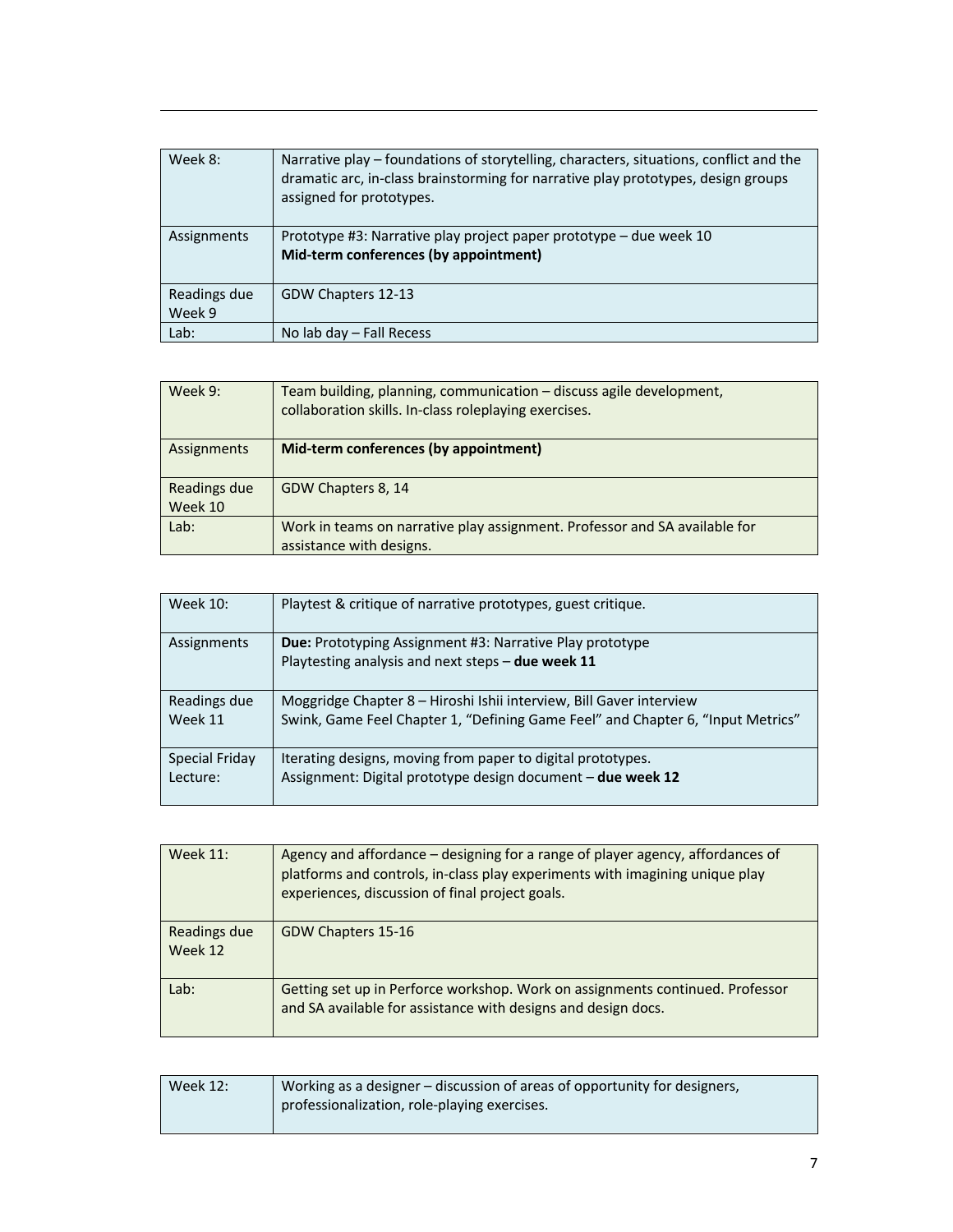| Assignments | <b>Due:</b> Digital Prototype Design Document<br>Prototype #4: Digital prototype (co-assigned with 534) - due week 15 |
|-------------|-----------------------------------------------------------------------------------------------------------------------|
| Lab:        | Work on digital prototypes during lab time. Professor and SA available for<br>assistance.                             |

| Week 13: | Presentation of skill sharing assignment outcomes. |
|----------|----------------------------------------------------|
| Lab:     | Informal playtesting during lab time.              |

| <b>Week 14:</b> | Introduction to formal playtesting and user research – Guest lecture, Dennis Wixon |
|-----------------|------------------------------------------------------------------------------------|
| Lab:            | University holiday – no lab time                                                   |

| <b>Week 15:</b> | Formal playtesting – usability process, playtest & critique of digital prototypes (534<br>final projects), discuss post-mortems. Class will be held in Game Innovation Lab SCI<br>301. |
|-----------------|----------------------------------------------------------------------------------------------------------------------------------------------------------------------------------------|
| Assignments     | <b>Due:</b> Digital prototype for playtesting<br>Formal playtesting analysis and next steps with final prototype build- due at final<br>exam time                                      |
| Lab:            | Additional formal playtests as necessary, team analysis of playtests. Work on<br>personal reflections.                                                                                 |

| Final Exam | <b>Due:</b> final prototype build, formal playtesting analysis with next steps, and<br>semester reflections. |
|------------|--------------------------------------------------------------------------------------------------------------|
|            |                                                                                                              |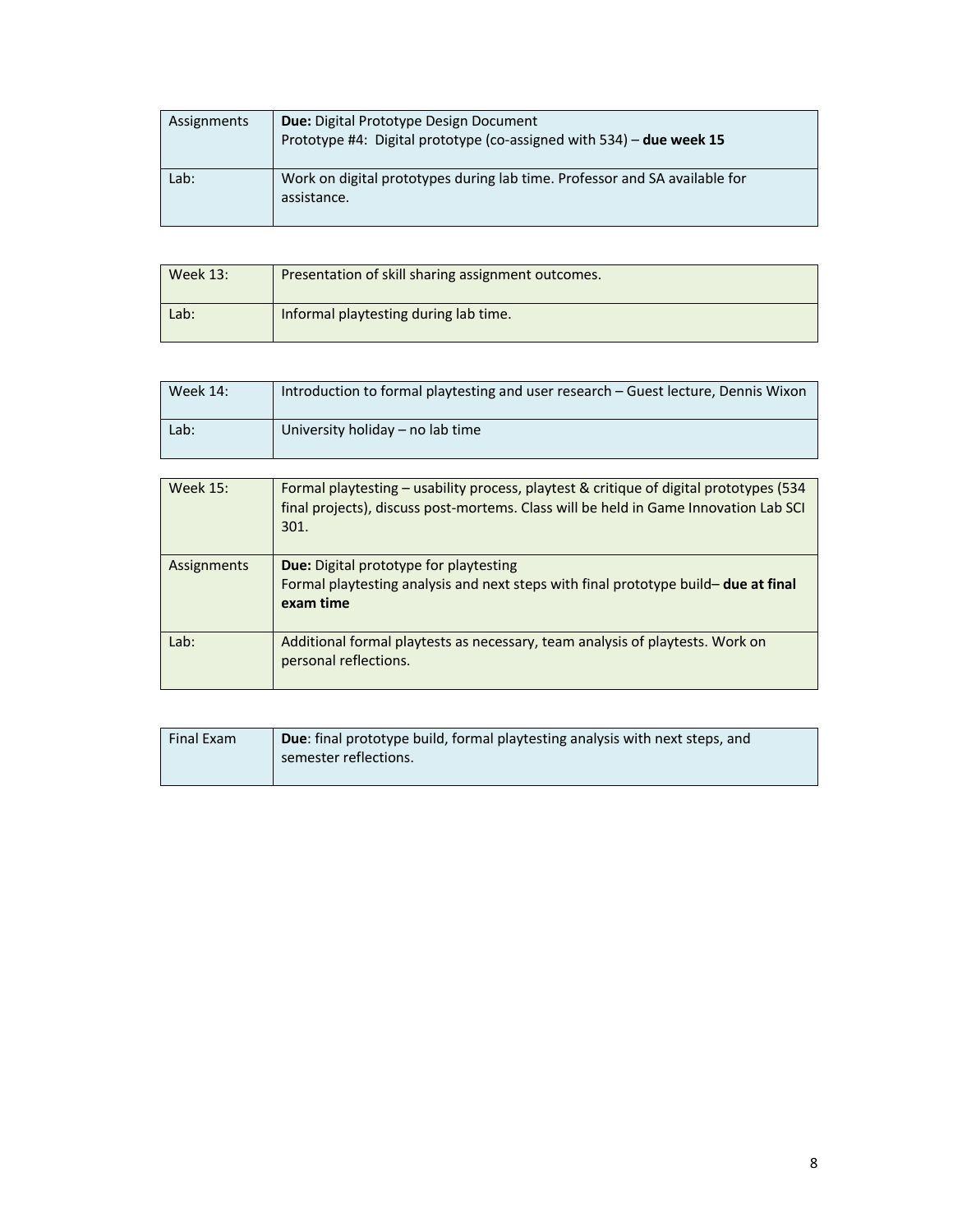# **Statement on Academic Conduct and Support Systems**

#### **Academic Conduct:**

Plagiarism – presenting someone else's ideas as your own, either verbatim or recast in your own words – is a serious academic offense with serious consequences. Please familiarize yourself with the discussion of plagiarism in SCampus in Part B, Section 11, "Behavior Violating University Standards" policy.usc.edu/scampus-part-b. Other forms of academic dishonesty are equally unacceptable. See additional information in SCampus and university policies on scientific misconduct, policy.usc.edu/scientificmisconduct.

# **Support Systems:**

*Counseling and Mental Health - (213) 740-9355 – 24/7 on call* studenthealth.usc.edu/counseling

Free and confidential mental health treatment for students, including short-term psychotherapy, group counseling, stress fitness workshops, and crisis intervention.

*Student Health Leave Coordinator* – 213-821-4710

Located in the USC Support and Advocacy office, the Health Leave Coordinator processes requests for health leaves of absence and advocates for students taking such leaves when needed. https://policy.usc.edu/student-health-leave-absence/

# *National Suicide Prevention Lifeline - 1 (800) 273-8255 – 24/7 on call*

suicidepreventionlifeline.org

Free and confidential emotional support to people in suicidal crisis or emotional distress 24 hours a day, 7 days a week.

*Relationship and Sexual Violence Prevention and Services (RSVP) - (213) 740-9355(WELL), press "0" after hours – 24/7 on call*

studenthealth.usc.edu/sexual-assault

Free and confidential therapy services, workshops, and training for situations related to gender-based harm.

# *Office of Equity and Diversity (OED)- (213) 740-5086 | Title IX – (213) 821-8298* equity.usc.edu, titleix.usc.edu

Information about how to get help or help someone affected by harassment or discrimination, rights of protected classes, reporting options, and additional resources for students, faculty, staff, visitors, and applicants. The university prohibits discrimination or harassment based on the following *protected characteristics*: race, color, national origin, ancestry, religion, sex, gender, gender identity, gender expression, sexual orientation, age, physical disability, medical condition, mental disability, marital status, pregnancy, veteran status, genetic information, and any other characteristic which may be specified in applicable laws and governmental regulations. The university also prohibits sexual assault, non-consensual sexual contact, sexual misconduct, intimate partner violence, stalking, malicious dissuasion, retaliation, and violation of interim measures.

# *Reporting Incidents of Bias or Harassment - (213) 740-5086 or (213) 821-8298* usc-advocate.symplicity.com/care\_report

Avenue to report incidents of bias, hate crimes, and microaggressions to the Office of Equity and Diversity |Title IX for appropriate investigation, supportive measures, and response.

*The Office of Disability Services and Programs - (213) 740-0776* dsp.usc.edu